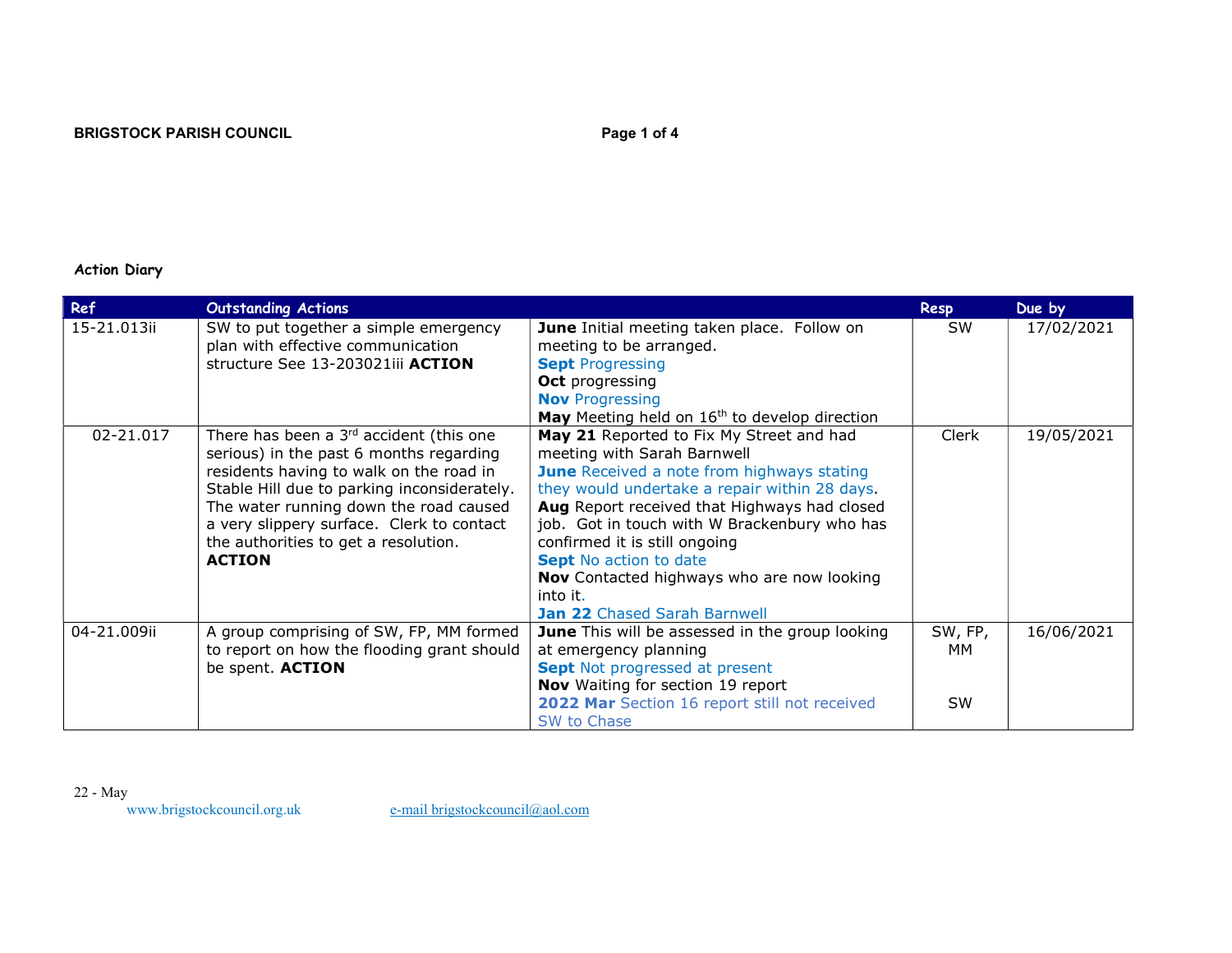# BRIGSTOCK PARISH COUNCIL **Example 2** of 4

| 04-21.009iiii | 02-21.017 Due to the issues with parking<br>in Stable Hill the clerk to ask Highways if<br>the path can be widened. ACTION                                                                                                                             | May e-mailed Sarah Barnwell for update and<br>copied W. Brackenbury<br><b>June NS to chased</b><br><b>JULY</b> Thought not possible but no firm decision<br><b>Nov</b> NS to case Sara Barnwell again<br>2022 Mar still no definitive response                                                                     | Clerk               | 16/06/2021 |
|---------------|--------------------------------------------------------------------------------------------------------------------------------------------------------------------------------------------------------------------------------------------------------|--------------------------------------------------------------------------------------------------------------------------------------------------------------------------------------------------------------------------------------------------------------------------------------------------------------------|---------------------|------------|
| 13-22.004     | Police report Clerk to put local police<br>officer details on the noticeboard ACTION                                                                                                                                                                   | 2022 Feb Sent e-mail to police for photos<br>24/02/22<br>Mar None available at present                                                                                                                                                                                                                             | Clerk               | 20/03/2022 |
| 13-22.010     | Street furniture A request has been made<br>for a seat on Station Road, as some of the<br>elderly find it a tiring walk from the village<br>to Bells Close/Swan Avenue. This was<br>agreed in principle. Clerk to investigate<br>grant funding. ACTION | Mar Waiting responses for available grants<br>Apr Clerk to apply for NNC councillor grant                                                                                                                                                                                                                          | Clerk               | 20/03/2022 |
| 13-22.019i    | Issues reported to clerk regarding CCTV<br>on the Swan Avenue MK12 link. Clerk to<br>establish its legality. ACTION                                                                                                                                    | Feb Clerk e-mailed householder<br>Response from House Holder<br>Feb response received                                                                                                                                                                                                                              | Clerk               | 20/03/2022 |
| 13-22.019iiii | Issues regarding Longhurst not<br>responding to maintenance request fence<br>on Church Walk ACTION                                                                                                                                                     | Jan E-mailed Longhurst 5/01/22 and 15/02/22<br>no response.<br>Feb Response received on 20/02/22<br>Mar Chased Longhurst again<br>Mar Order issued for its repair no date<br>Mar 22 <sup>nd</sup> Chased for a repair completion date<br>Apr Fence repaired. Bodge job<br>May Order placed for whole fence renewal | Clerk               | 20/03/2022 |
| 04-21.009ii   | Flooding. Section 19 report still not<br>received SW to Chase ACTION                                                                                                                                                                                   |                                                                                                                                                                                                                                                                                                                    | SW                  | 20/04/2022 |
| 15-22.002i    | Concern expressed again at the activities<br>at CTS. Operation were being conducted<br>at 4:20 am with excessive noise and<br>lighting disturbing residents. NNC<br>councillor to discuss with planning                                                | May Clerk responded to Transport Commissioner                                                                                                                                                                                                                                                                      | <b>NNC</b><br>W&D B | 18/05/2022 |

22 - May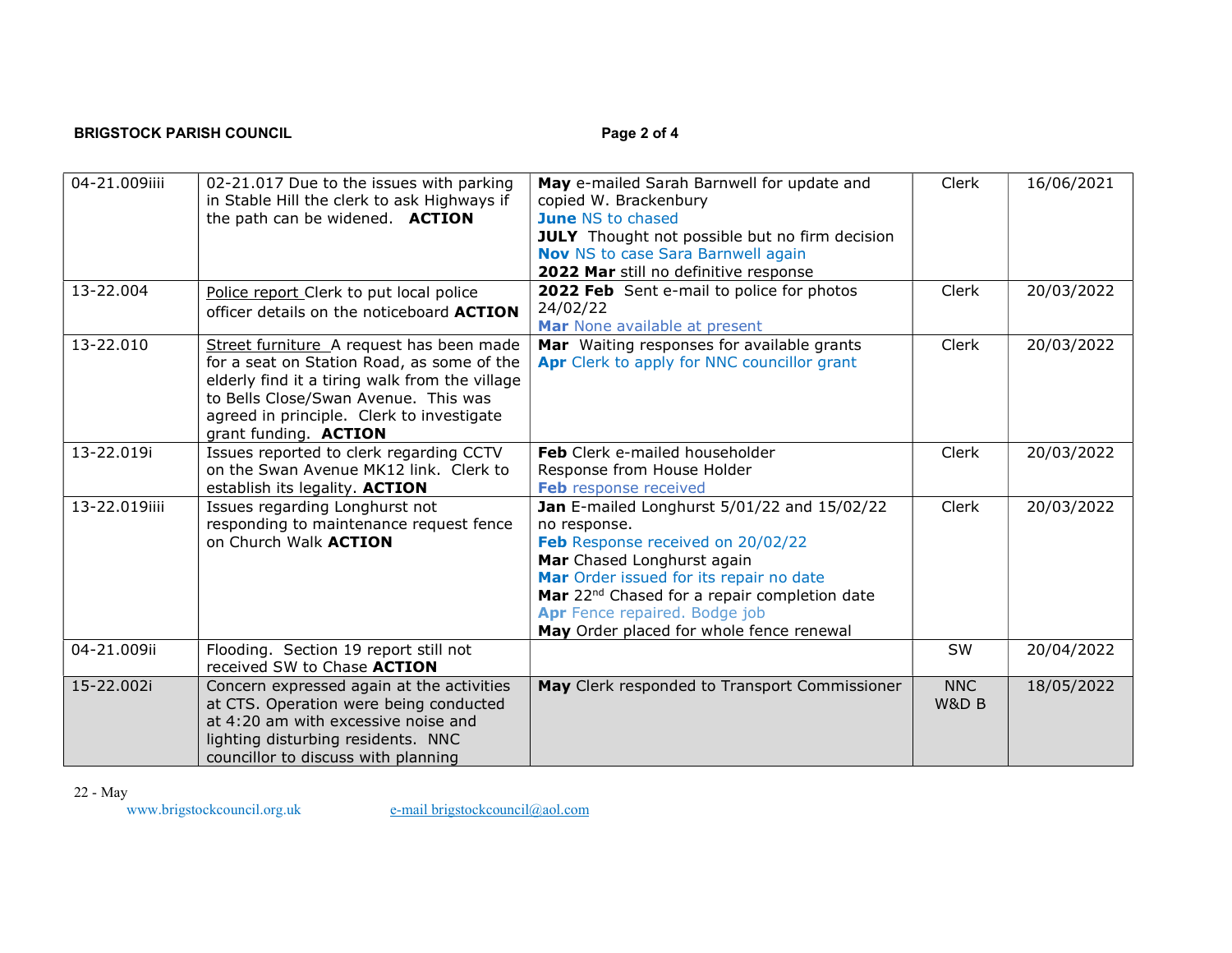|               | enforcement <b>ACTION</b>                                                                                                                                                                                       |                                                               |              |            |
|---------------|-----------------------------------------------------------------------------------------------------------------------------------------------------------------------------------------------------------------|---------------------------------------------------------------|--------------|------------|
| $15 - 22.010$ | 5 Year plan The results of the tree survey<br>and other main information is now available<br>to complete the plan. Agenda May meeting.<br><b>ACTION</b>                                                         |                                                               | <b>Clerk</b> | 18/05/2022 |
| 15-22.012i    | It was agreed to accept the quotation<br>£129:90 to repair the stone wall by the<br>meadow gate. Clerk to ask cricket club if<br>they would like to make a contribution.<br><b>ACTION</b>                       | May Order sent to Mr Croker to undertake work                 | <b>Clerk</b> | 18/05/2022 |
| 15-22.012ii   | <b>MUGA inspection</b> Wickstead quoted an<br>inspection price of £120:00. As the parish<br>inspect it each month it was decided to only<br>have a formal quinquennial inspection. Add<br>to plan <b>ACTION</b> | Added to 5 year plan                                          | Clerk        | 18/05/2022 |
| 15-22.013     | Litter Pick SW suggested ice-cream for<br>children after the litter pick. Agreed<br><b>ACTION</b>                                                                                                               | <b>SW Actioned</b>                                            | <b>SW</b>    | 18/05/2022 |
| 15-22.018a    | Insurance Our renewal premium has gone<br>up by £82 even though we have a fixed<br>term contract                                                                                                                | Had discussions with underwriting director<br>increase now £7 | <b>Clerk</b> | 18/05/2022 |

# BRIGSTOCK PARISH COUNCIL **Example 2** of 4

22 - May